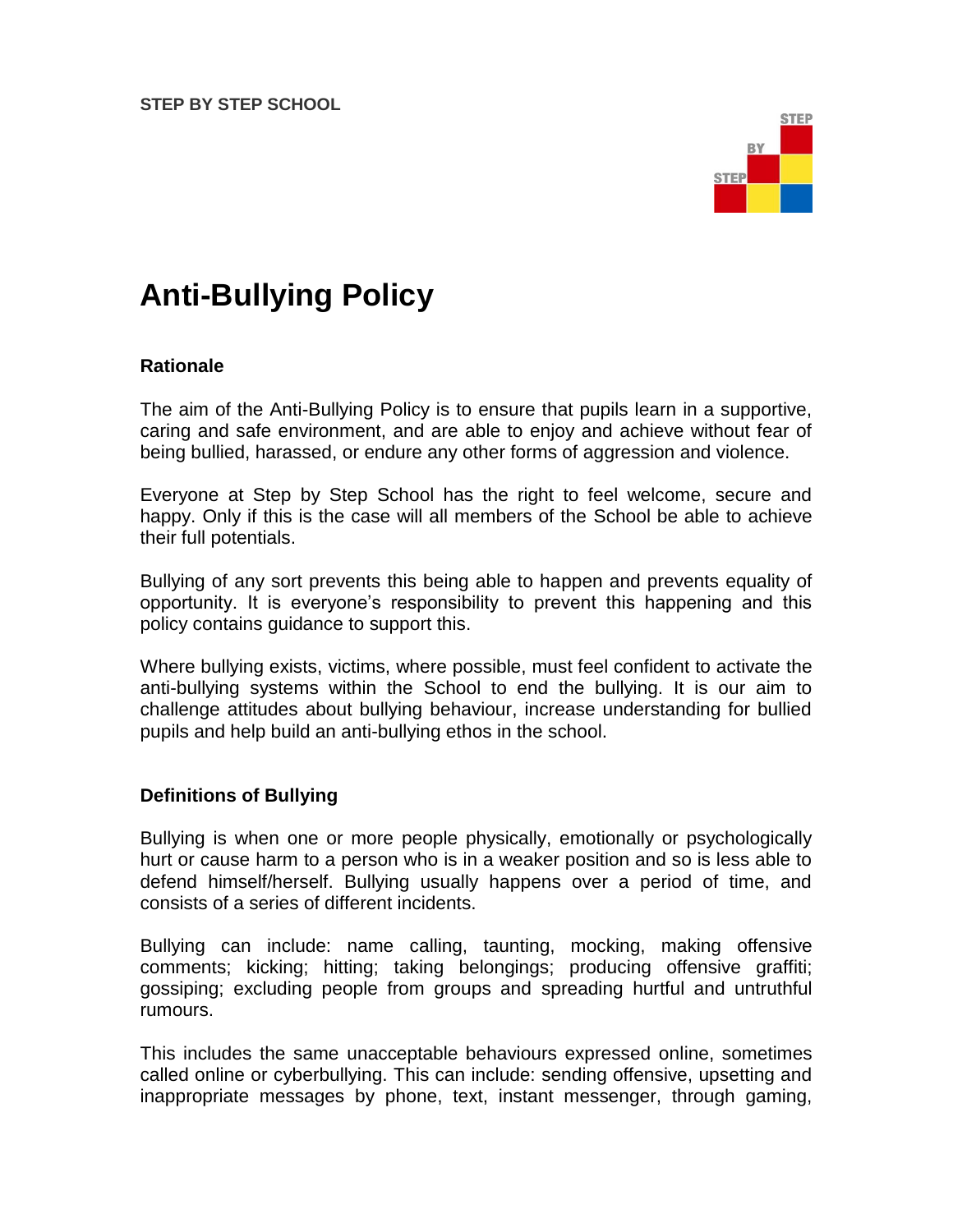

websites, social media sites and apps, and sending offensive or degrading photos or videos (please see Online Safety Policy for further information).

Bullying can be a form of peer on peer abuse and can be emotionally, physically and/or sexually abusive; it can cause severe and adverse effects on children's emotional development (please see Child Protection and Safeguarding Policy for more information).

Bullying can happen to anyone. This policy covers all types of bullying including:

- Bullying related to race, religion, nationality or culture
- Bullying related to SEND (Special Educational Needs or Disability)
- Bullying related to appearance or physical/mental health conditions
- Bullying related to sexual orientation (homophobic bullying)
- Bullying of young carers, children in care or otherwise related to home circumstances
- Sexist, sexual and transphobic bullying
- Bullying via technology, known as online or cyberbullying

Bullying is the abuse of power by one person over another. All of the types of behaviour listed above are unacceptable and will not be tolerated at this School.

Step by Step School community recognises that bullying, especially if left unaddressed, can have a devastating effect on individuals; it can create a barrier to learning and have serious consequences for mental wellbeing. By effectively preventing and tackling bullying, our school can help to create a safe, disciplined environment, where pupils are able to learn and fulfil their potential.

## **Context**

Pupils with a diagnosis of autism may not have sufficient understanding or awareness that certain behaviours directed towards others may be undesirable or that they might be construed as bullying. It is possible that one pupil may develop an obsession with another which may cause distress or anxiety. Such behaviours might include wanting to be near the 'target' pupil or having an interest in making physical contact with him/her, such as touching a particular part of his or her body or potentially harmful behaviours such as kicking, pinching or throwing objects.

Similarly, pupils with a diagnosis of autism who are the recipients of such behaviours may be unable to express or communicate their aversion to such behaviours or to tell adults. This means that all staff at Step by Step School have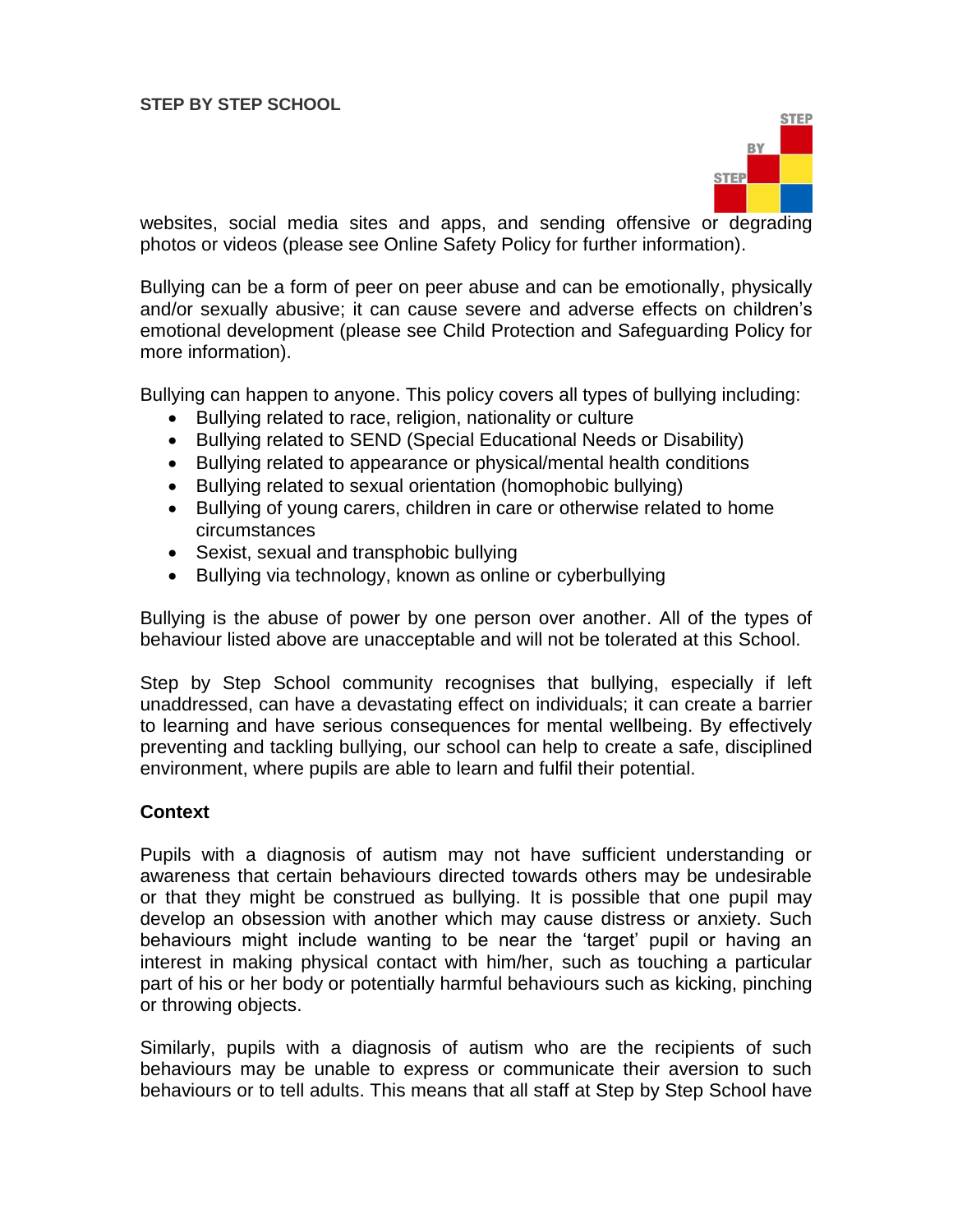

a duty to, not only be aware of such behaviours and of any pupil involved, but also to respond appropriately to instances of bullying behaviours.

It is therefore essential that staff and parents/carers are vigilant in identifying any signs which may indicate bullying is occurring. These may include:

- change in behaviour; and/or
- unusual reaction to certain pupil/member of staff

#### **Implementation**

If bullying is suspected, seen or reported, the incident will be taken seriously and dealt with immediately by the member of staff who has witnessed/suspects the behaviour or been approached. A clear account of the incident will be recorded on SchoolPod as soon as the incident takes place and members of the Safeguarding Team (DSL/DDSL/DSP) must be notified. The Safeguarding Team will decide upon the appropriate course of action in accordance with Safeguarding Procedures and in line with the Behaviour Management Policy.

Class Leaders and Tutors will be made aware and the pupils involved will be monitored closely, particularly during playtimes. Parents will be informed of the incident and a meeting arranged to discuss strategies.

Termly analysis of peer on peer incidents and interventions will take place by the Senior Leadership Team to continually improve practice.

Bullying behaviour may not always be clear to identify, therefore, staff must report any concerns they have to a member of the Safeguarding Team.

Pupils who have been bullied will be supported by:

- offering an immediate opportunity (where appropriate to the child's understanding) to discuss the experience with a member of staff;
- reassuring the pupil:
- offering continuous support; and
- restoring self-esteem and confidence

Staff will work with the pupil who is bullying to change the bullying behaviour.

Pupils who bullied will be helped where **appropriate to their understanding** by:

- discussing what happened;
- discovering why the pupil became involved;
- establishing the wrong doing and need to change; and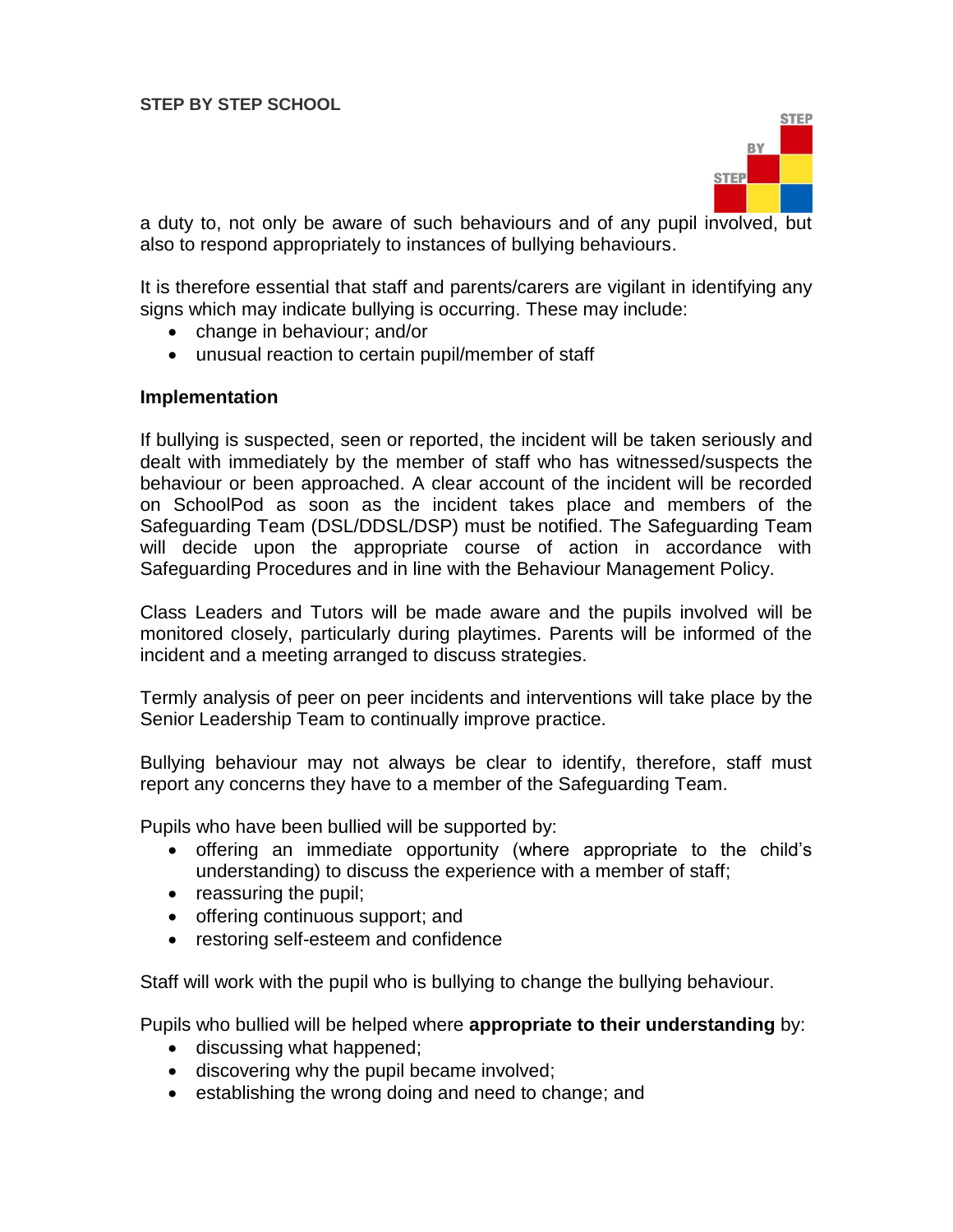

informing the parents or carers to help change the attitude of the pupil

Within the curriculum, the School aims to increase awareness of social skills and appropriate ways of interacting with peers (Please see Quality of Education and RSHE policies for further information).

## **Bullying Involving Adults**

Although this policy has been framed with the obvious and most likely incident of one pupil bullying another, we are not unaware of the possibility of other types of bullying:

- A member of staff by a student
- A student by a member of staff
- A member of staff by another member of staff

In all cases, staff and pupils who experience being bullied should speak out and share their concerns (please refer to the School's Whistleblowing Policy and Staff Code of Conduct/Behaviour Policy).

#### **Monitoring, Evaluation and Review**

The School and Governors will review this policy every 2 years and assess its implementation and efficacy. The policy will be promoted and implemented throughout the school.

#### **LINKED POLICES AND PROCEDURES**

The following policies and procedures are relevant for the anti-bullying policy

- Child Protection and Safeguarding Policy
- Behaviour Policy
- **•** Equalities Policy
- Online Safety Policy and Guidance
- Quality of Education Policy
- Relationship, Sex and Health Education Policy
- Staff Code of Conduct/Behaviour Policy
- Whistleblowing Policy